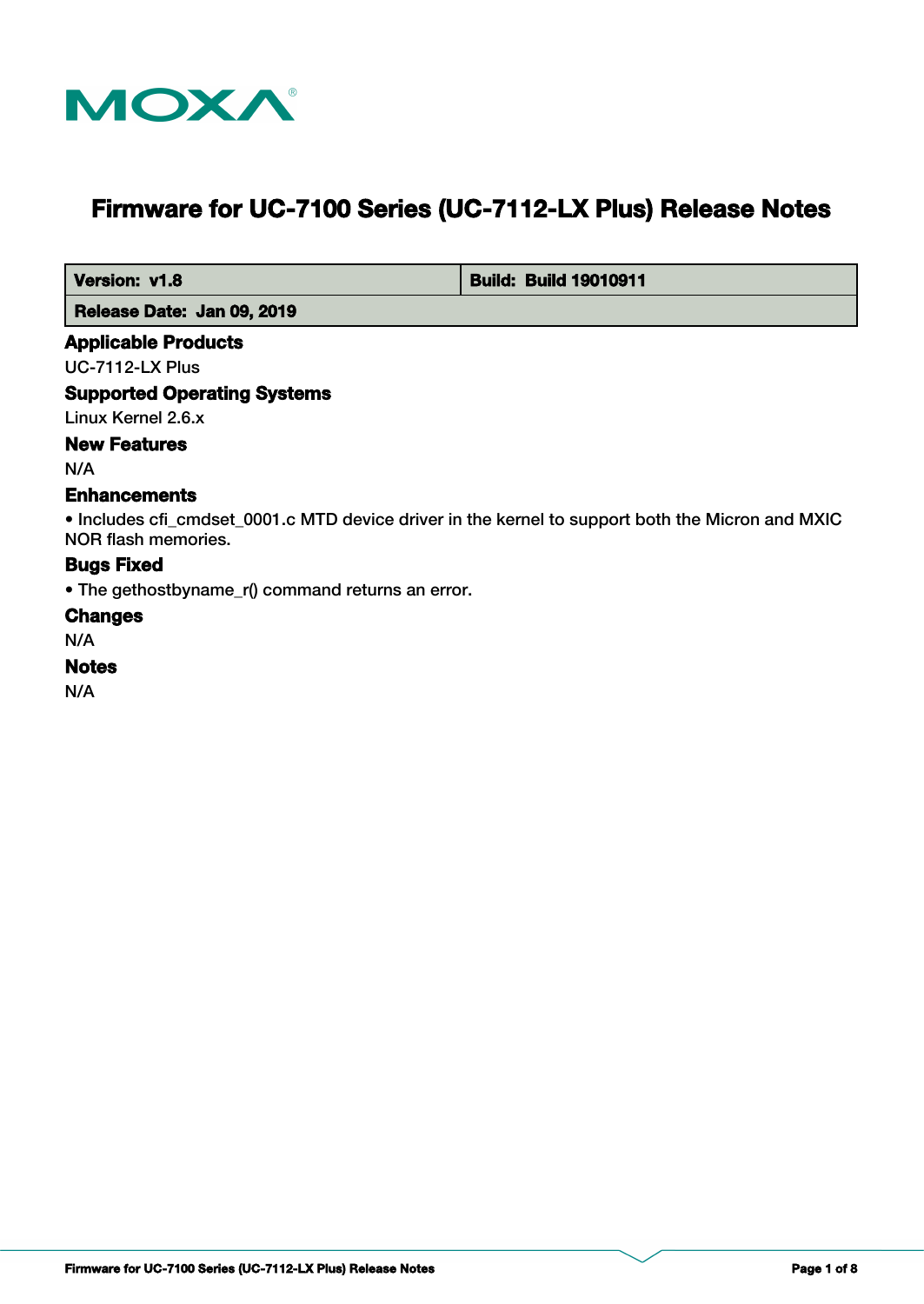

| Version: v1.7                      | <b>Build: N/A</b> |
|------------------------------------|-------------------|
| Release Date: Apr 12, 2018         |                   |
| <b>Applicable Products</b>         |                   |
| <b>UC-7112-LX Plus</b>             |                   |
| <b>Supported Operating Systems</b> |                   |
| ?Clinux 2.6.x                      |                   |
| <b>New Features</b>                |                   |
| N/A                                |                   |
| <b>Enhancements</b>                |                   |
| N/A                                |                   |
| <b>Bugs Fixed</b>                  |                   |
| N/A                                |                   |
| <b>Changes</b>                     |                   |
| N/A                                |                   |
| <b>Notes</b>                       |                   |
| N/A                                |                   |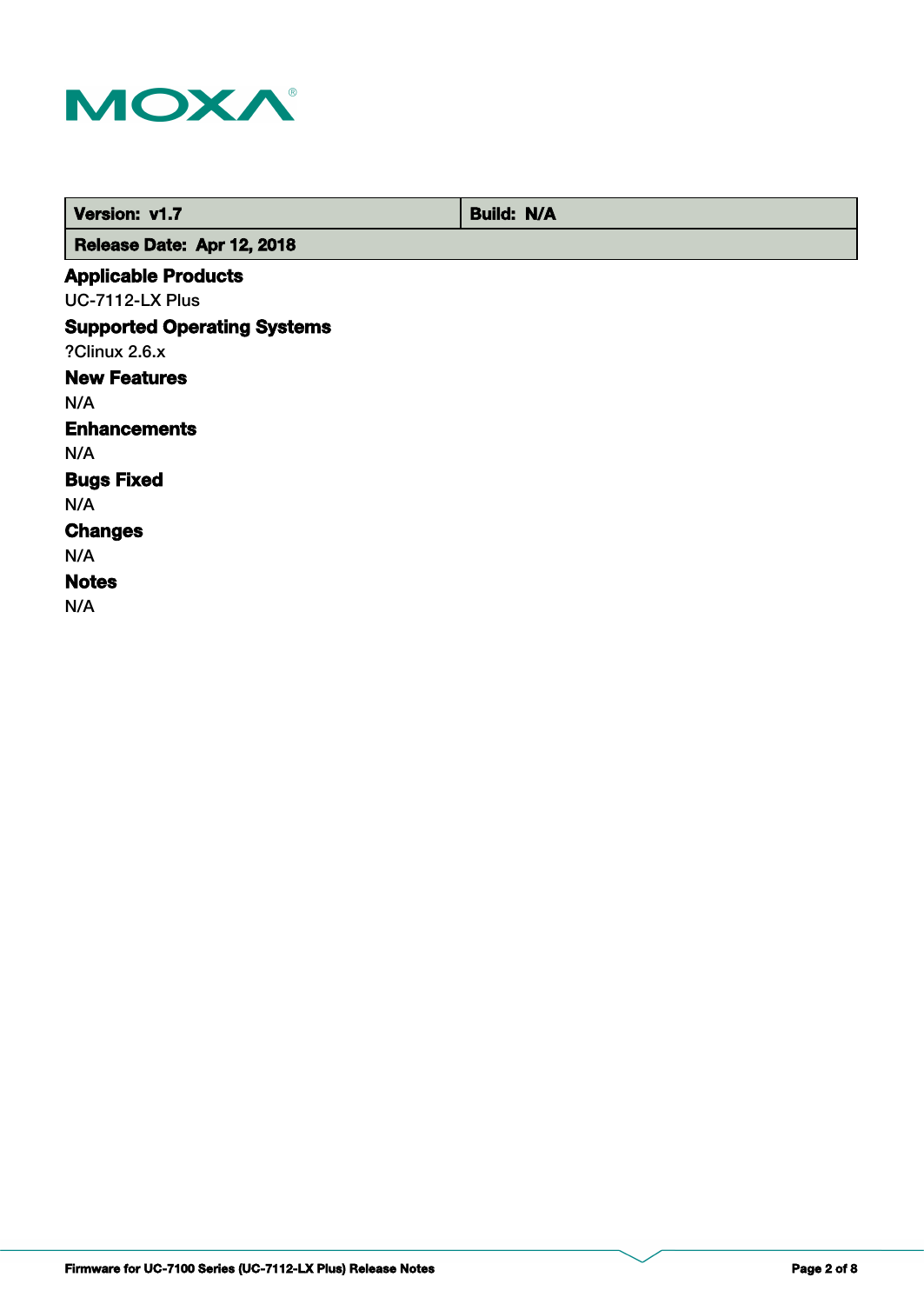

 **Version: v1.6 Build: Build: Build 17060214** 

 **Release Date: Jul 07, 2017**

#### **Applicable Products**

UC-7112-LX Plus

## **Supported Operating Systems**

?Clinux 2.6.x

## **New Features**

N/A

#### **Enhancements**

• Fix the sshd configure missing issue, after firmware upgraded from v1.4 to v1.5.

## **Bugs Fixed**

• Fix for vfork problem in cron daemon

• Fix the non-existence link name issue /lib/libstdc++.so

/lib/libstdc++.so.5

# **Changes**

N/A

## **Notes**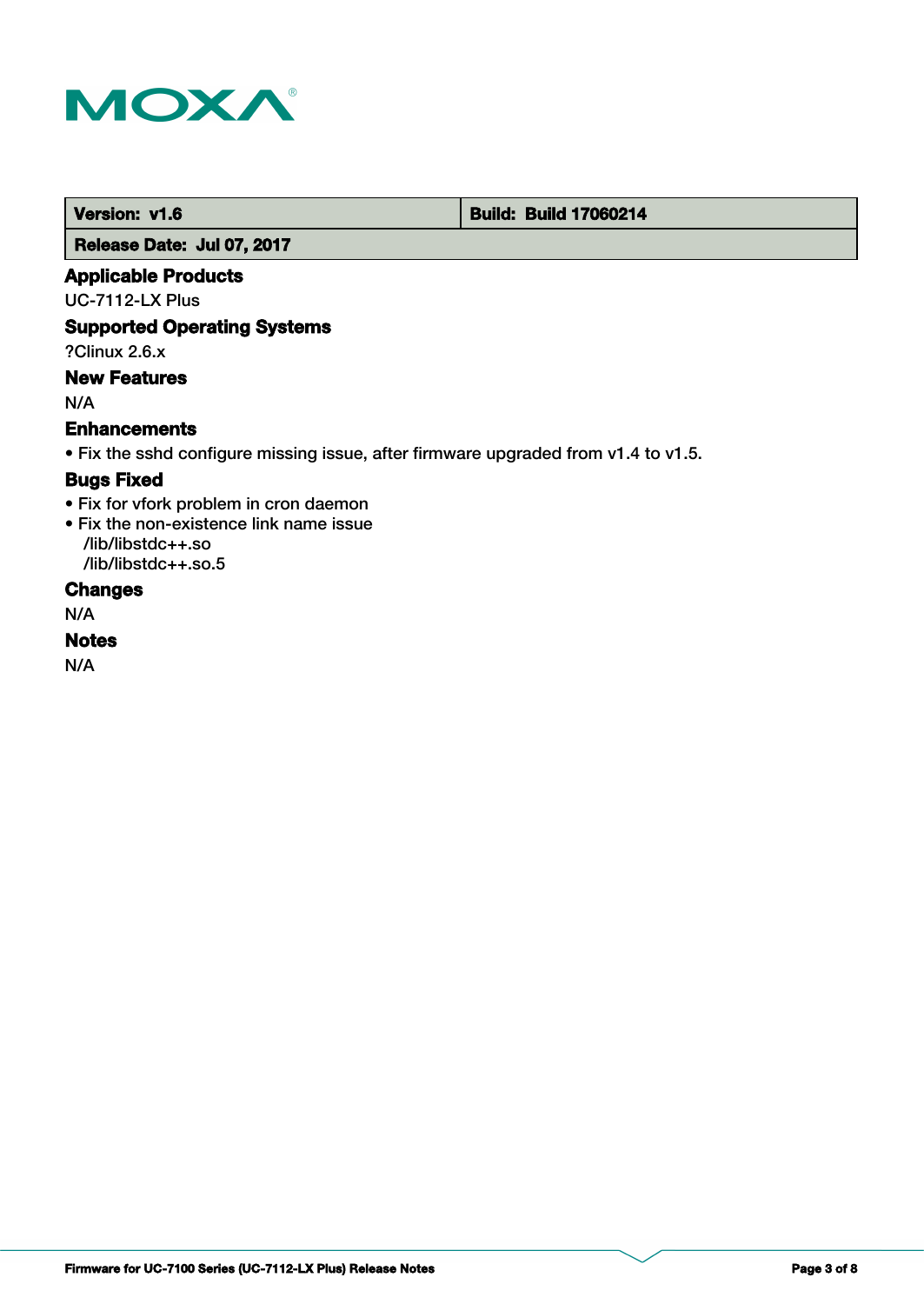

 **Version: v1.5 Build: Build: Build 16120912** 

 **Release Date: N/A**

## **Applicable Products**

UC-7112-LX Plus

## **Supported Operating Systems**

?Clinux 2.6.x

## **New Features**

• upgradehfm v1.3 supports '-r' option for reset-to-default after firmware upgrade

#### **Enhancements**

• Notify the default user, root, to change password after login to the system

#### **Bugs Fixed**

- CVE-2015-7547: GNU glibc contains a buffer overflow vulnerability in the DNS resolver
- CVE-2016-0800, CVE-2016-0797, CVE-2015-3197, openssl: DROWN issue
- CVE-2014-6271: bash shellshock
- CVE-2016-2108: openssl ASN1 parser issue
- SNMP ifOperStatus value

## **Changes**

• Upgrade the ssh to v6.7

#### **Notes**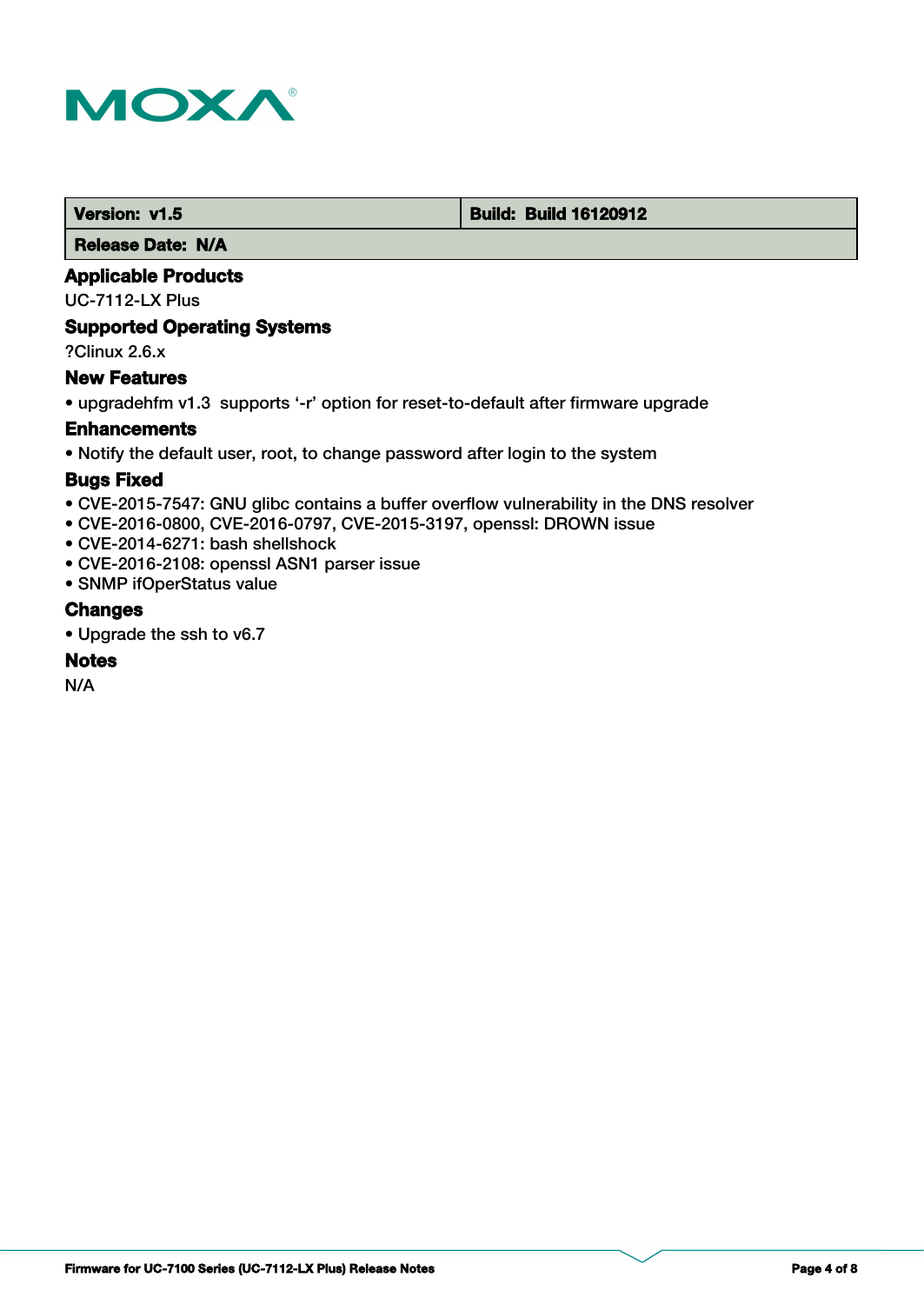

 **Version: v1.4 1.4 Build: Build: Build 11060217** 

 **Release Date: N/A**

## **Applicable Products**

UC-7112-LX Plus

## **Supported Operating Systems**

?Clinux 2.6.x

## **New Features**

N/A

## **Enhancements**

• busybox(upgrade to 1.13.3, has patched tar, tail): syslogd, klogd are supported, stty B 921600, modprobe

- upfirm /upgradehfm use the same feature
- change rmdir to rm in usbstpnp
- SDHC card support

## **Bugs Fixed**

N/A

## **Changes**

- software watchdog (haven't suuport interrupt mode)
- Bootloader upgrade to v1.3 to support new flash chip

## **Notes**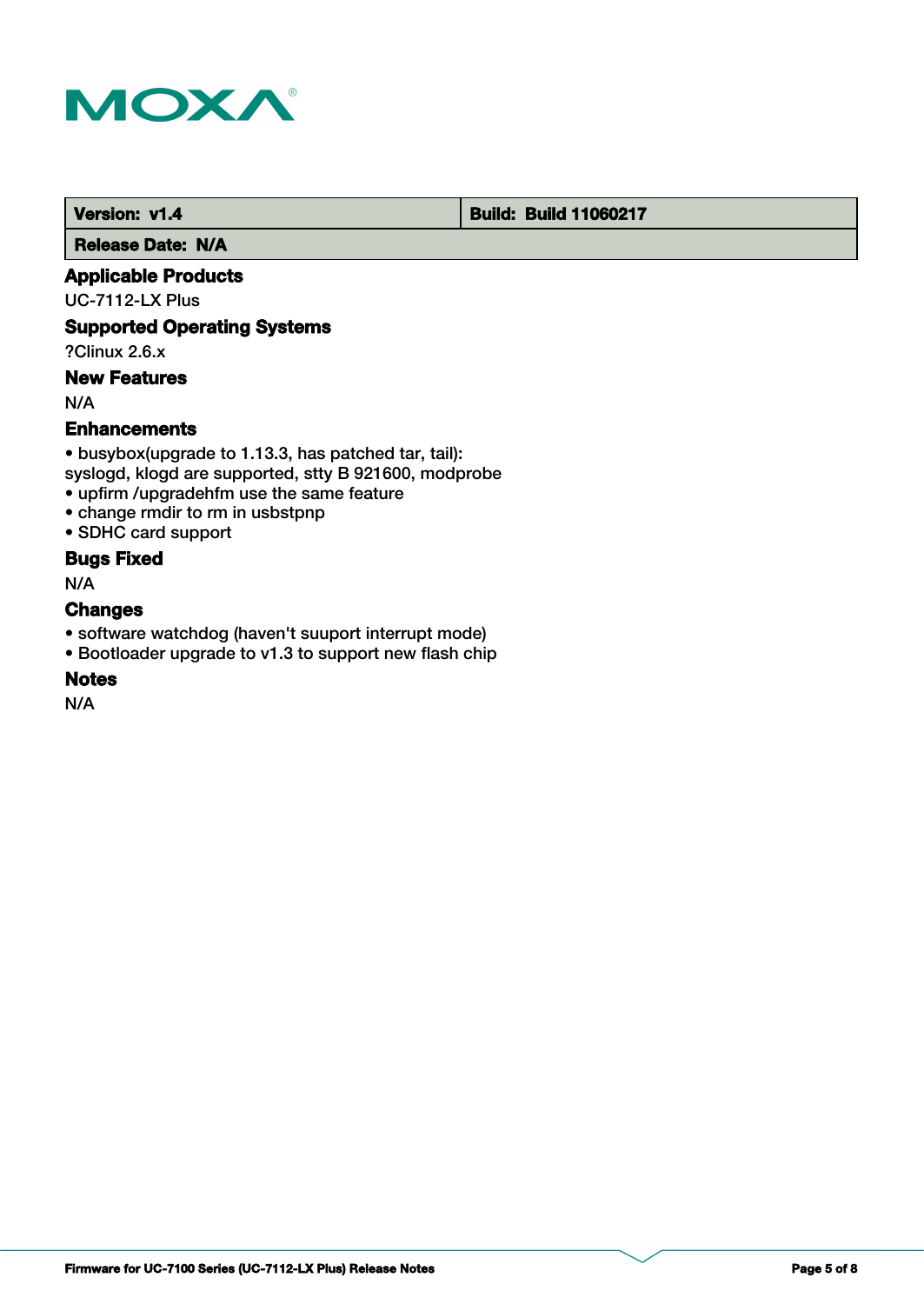

 **Version: v1.3 Build: Build: Build 07100415** 

 **Release Date: N/A**

## **Applicable Products**

UC-7112-LX Plus

# **Supported Operating Systems**

?Clinux 2.6.x

# **New Features**

N/A

#### **Enhancements**

N/A

#### **Bugs Fixed**

N/A

# **Changes**

change firmware version to v1.3

# **Notes**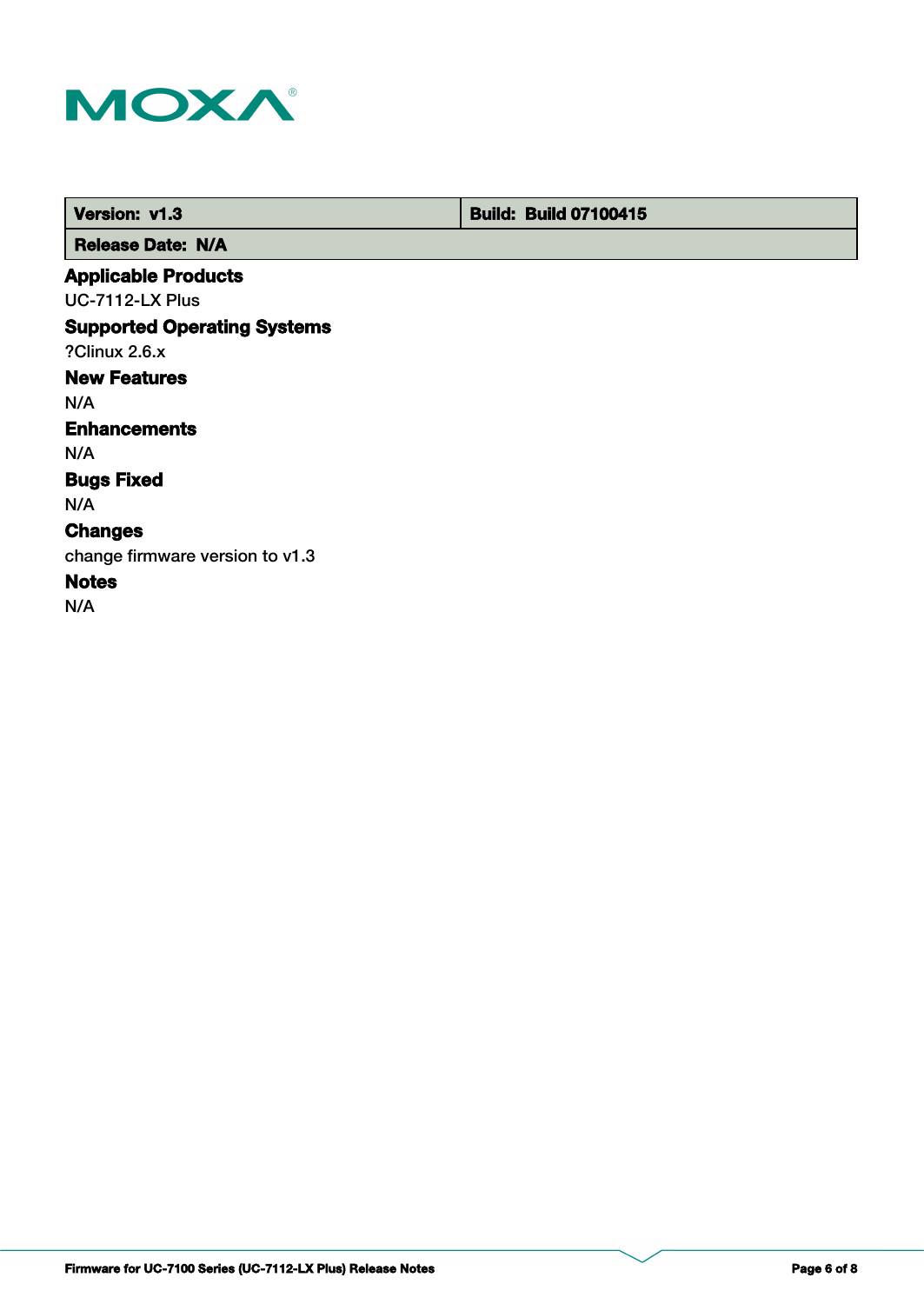

 **Version: v1.2 Build: Build: Build 07100320** 

 **Release Date: N/A**

## **Applicable Products**

UC-7112-LX Plus

## **Supported Operating Systems**

?Clinux 2.6.x

## **New Features**

N/A

#### **Enhancements**

add needed kernel module defined in spec.

#### **Bugs Fixed**

N/A

# **Changes**

N/A

#### **Notes**